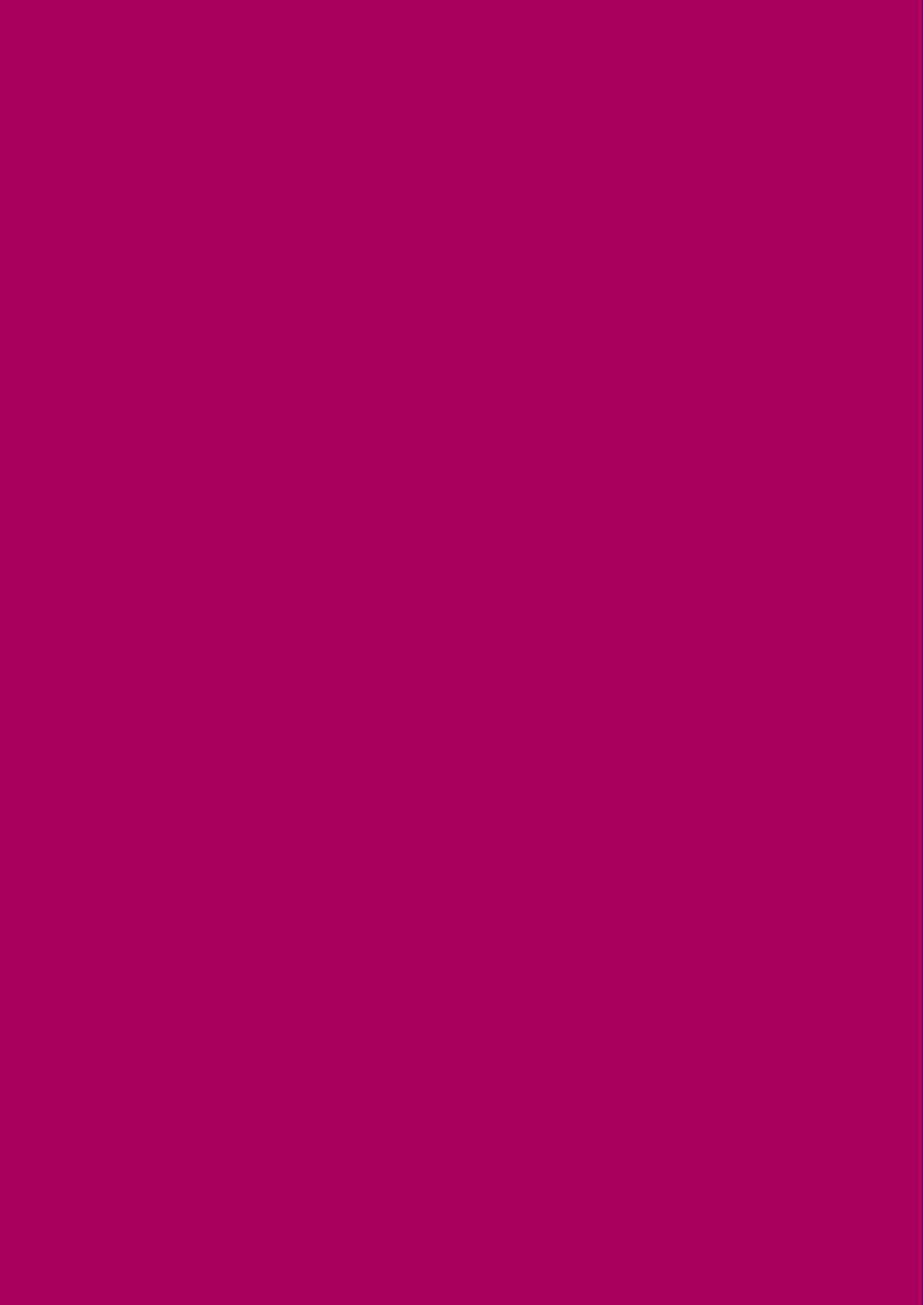# New evidence for the chronology of the Aurignacian and the question of Pleniglacial settlement in western central Europe

**THOMAS TERBERGER MARTIN STREET** 

**ABSTRACT** The paper examines the phenomenon of the Aurignacian at the northern edge of the German uplands in the light of the absolute dating evidence, in particular 14C results obtained by the authors in collaboration with the Oxford Radiocarbon Accelerator Unit (ORAU). Previously existing evidence for dating the Aurignacian ca.30 000 BP is supported by results for material from Level III at the Wildscheuer Cave in Hessen. On the other hand dates from Breitenbach B further to the east are consistently several thousand years younger — ca.27 000 BP, raising the question of the survival of the Aurignacian into a later period contemporary with the oldest phase of the Gravettian. At Wiesbaden-Igstadt the lithic assemblage was originally classed as Aurignacian on purely technological and typological grounds but absolute dating instead dates the site close to

the Pleniglacial. A number of broadly contemporary assemblages from southeastern and southwestern Europe are similarly characterized by poorly developed laminar debitage and described variously as "aurignacoid", "epi-Aurignacian" or "Badegoulian". Such assemblages have until now been interpreted against the background of isolated Pleniglacial refugia. The geographically intermediate results at Igstadt and similar new dates from Switzerland now raise questions as to connections between western and eastern Europe at this time and on the details of the period between the youngest Gravettian and the earliest Magdalenian. Important is the reexamination of the evidence for the direct dating of German fossil hominids attributed to the period between 20 000 and 40 000 BP. AMS results show that major revision of this material is necessary.

### **Introduction**

The following paper briefly presents some results obtained over the past several years by the authors in collaboration with the Oxford Radiocarbon Accelerator Unit (ORAU).

At the start of the project, 14C dating efforts mainly concentrated on clarifying the chronological position of specific Upper Paleolithic sites in the Rhineland. Over time, the project developed a more global approach. The intention now is to progressively contribute to a better understanding of the chronology of the Upper Paleolithic in western central Europe generally. Topics and sites (Fig. 1) covered by the dating project include:

- new 14C dates for the Aurignacian sites of Wildscheuer cave (Horizon III) in Hesse and Breitenbach B in Saxony-Anhalt;
- evidence for the dating of German fossil hominids attributed to the period between 30 000 and 40 000 BP;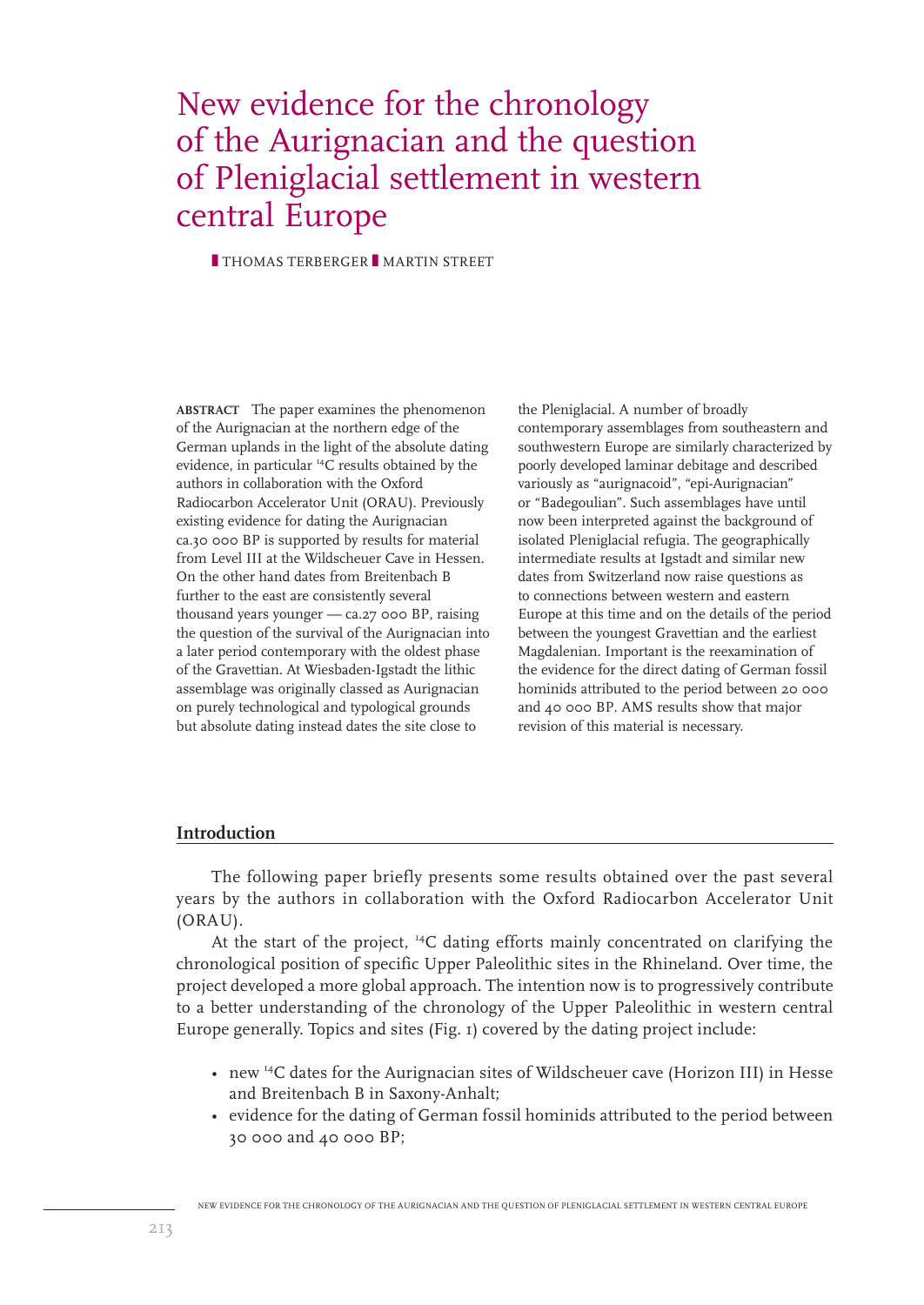- a more general overview of the evidence for Aurignacian chronology in Germany;
- new information for the period around the Upper Pleniglacial, when "Aurignacian" elements again form an element of those western central European lithic industries falling between the Gravettian and the Magdalenian.



FIG. 1- Location of archeological sites discussed in the text. Aurignacian sites: 1. Wildscheuer III; 2. Breitenbach B; 3. Lommersum; 4. Keilberg-Kirche. Gravettian sites: 5. Kniegrotte (?); 6. Magdalena-Höhle; 7. Weinberghöhle; 8. Langmannersdorf. Pleniglacial sites: 9. Wiesbaden-Igstadt; 10. Kastelhöhle-Nord; 11. Mittlere Klause; 12. Grubgraben. Rectangle: Swabian Alb (Aurignacian sites — Vogelherd, Hohle Fels, Geissenklösterle, Bockstein-Törle VII, Hohlenstein-Stadel; Gravettian sites — Hohle Fels, Geissenklösterle, Bockstein-Törle VI).

## **Wildscheuer III and Breitenbach B**

Until only a few years ago, German evidence for the chronology of the Aurignacian technocomplex was concentrated in the south of the country, the location of such well known sites as Vogelherd and Geissenklösterle (Hahn, 1995). The only Rhineland site with somewhat more detailed information was the open air site of Lommersum, located west of Cologne and excavated by the late Joachim Hahn (Hahn, 1989).

The Wildscheuer cave had already been first investigated in the late 19th century and for decades the stratigraphy of this site has made a major contribution to our understanding of the Upper Paleolithic in Germany (Terberger, 1993). The Aurignacian is well developed at the site, lying below a Gravettian layer. The finds consist of stone artifacts manufactured on locally occurring, poor quality indurated schist (*Kieselschiefer*), but with well defined typically Aurignacian elements such as keeled and nosed scrapers. Reindeer seems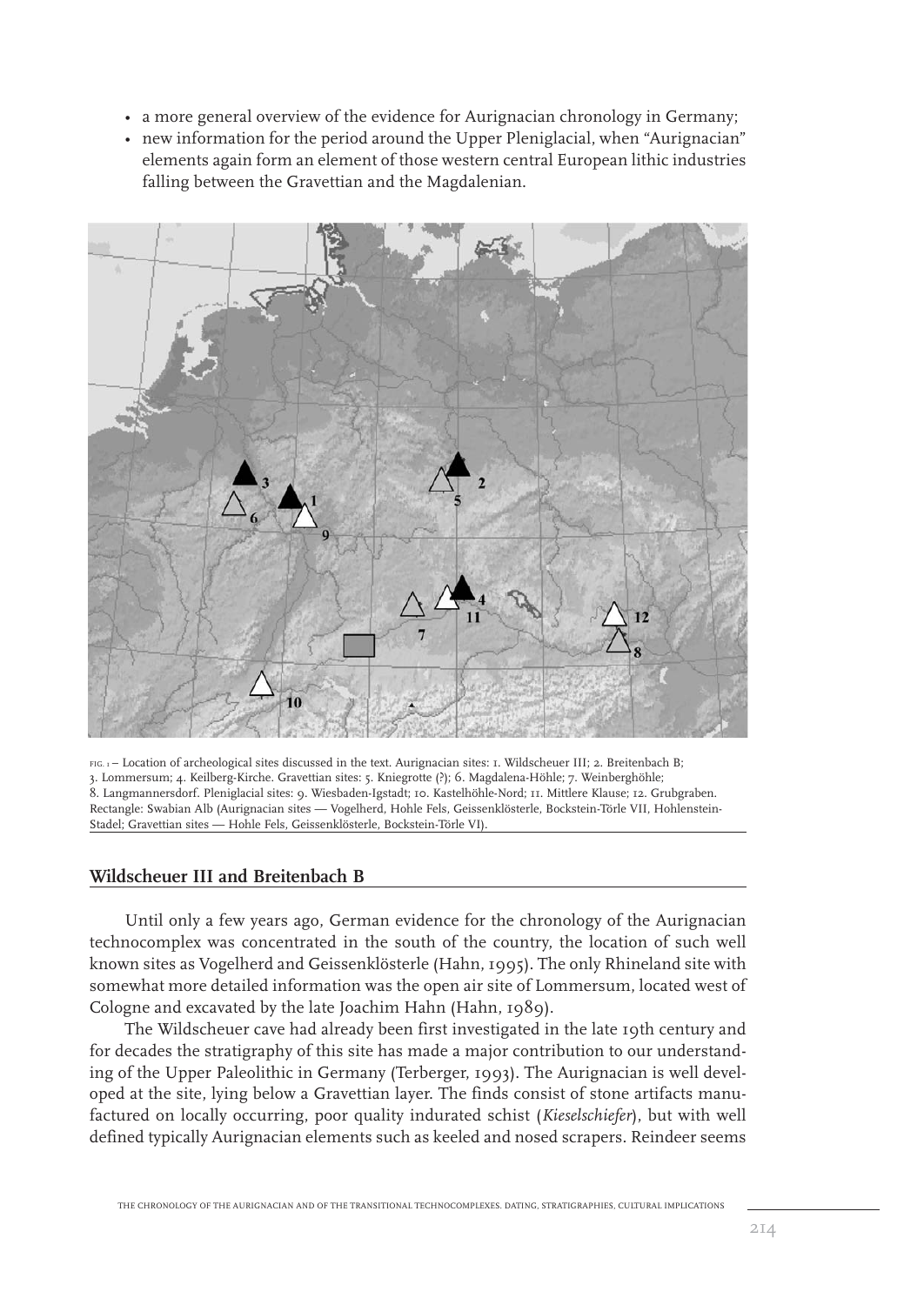to be the most important game animal, but a number of mammoth remains were also recovered. Although some organic artifacts were excavated from the Wildscheuer cave, a large Aurignacian bone point found in the nearby Wildhaus cave is typologically more significant (Terberger, 1993).

For accelerator radiocarbon dating of the Wildscheuer III assemblage we selected a number of typical faunal elements, where possible with clear marks of butchery, and other worked organic material (Pettitt et al., 1998a). The obtained series of nine dates shows a main concentration between 30 000 and ca.34 300 BP, with an isolated outlier at ca.28 000 BP. A date of ca.21 000 BP for an ivory object must be rejected, confirming earlier observations that ivory often seems to be a less reliable material for radiocarbon dating.

Although it is difficult to decide whether we are dealing with a single or multiple phases of Aurignacian occupation at the Wildscheuer cave, we can observe a very good correspondence with the conventional radiocarbon dates from Lommersum and place the Rhineland Aurignacian into the "classical" phase of this technocomplex between ca.34 000 and 30 000-29 000 BP.

The situation for the site of Breitenbach is somewhat different. Excavations at this large open air site took place mainly in the 1920s and until today it has remained an isolated but very important piece of evidence for this technocomplex in the eastern part of Germany. The analysis of the stone artifacts by Jürgen Richter was able to demonstrate the classical character of this Aurignacian industry with numerous keeled scrapers (Richter, 1987). The conditions for sampling the inventory for radiocarbon dating were somewhat difficult because the only faunal material available was a small collection of bones housed at the Nuremberg Museum. Although the rather poor conditions of preservation meant that traces of human activity could not be demonstrated on the bone surfaces, the excavation of the Breitenbach faunal material in an open site context, together with the Aurignacian lithic assemblage makes their association seem very probable. Five accelerator results fall between 26 000 and 28 000 BP with a concentration in the period from 27 000 to 28 000 BP (Street and Terberger, 2000). The results are surprisingly young for an Aurignacian context, but their good accordance argues for a homogeneous context for the material and we see no reason not to trust them.

## **Human remains**

A recent aspect of the dating program was AMS dating of German late Pleistocene human remains which have previously been dated to the Upper Paleolithic by conventional radiocarbon. The series included samples taken on skulls recovered at Binshof-Speyer (Rhineland-Palatinate), Paderborn-Sande (North Rhine-Westphalia) and Hahnöfersand (Hamburg) from fluviatile deposits (Henke, 1980, 1982, 1984; Henke and Protsch, 1978; Bräuer, 1980) (Fig. 2). Altogether these finds have only poor contextual information and were dated in the late 1970s and early 1980s by R. Protsch at Frankfurt.

The first AMS result was obtained on the cranium from Binshof-Speyer, which had been assigned an age of ca.21 300 BP by conventional radiocarbon. The new sample provided an Oxford AMS date of 3090 BP, which places the Binshof-Speyer find into the Middle Bronze Age (Terberger and Street, 2001).

Of greater significance is the AMS date for the Hahnöfersand skull fragment. The previously quoted conventional radiocarbon age of ca.36 300 BP would place the find into the period of replacement or transition between late Neandertals and early anatomically modern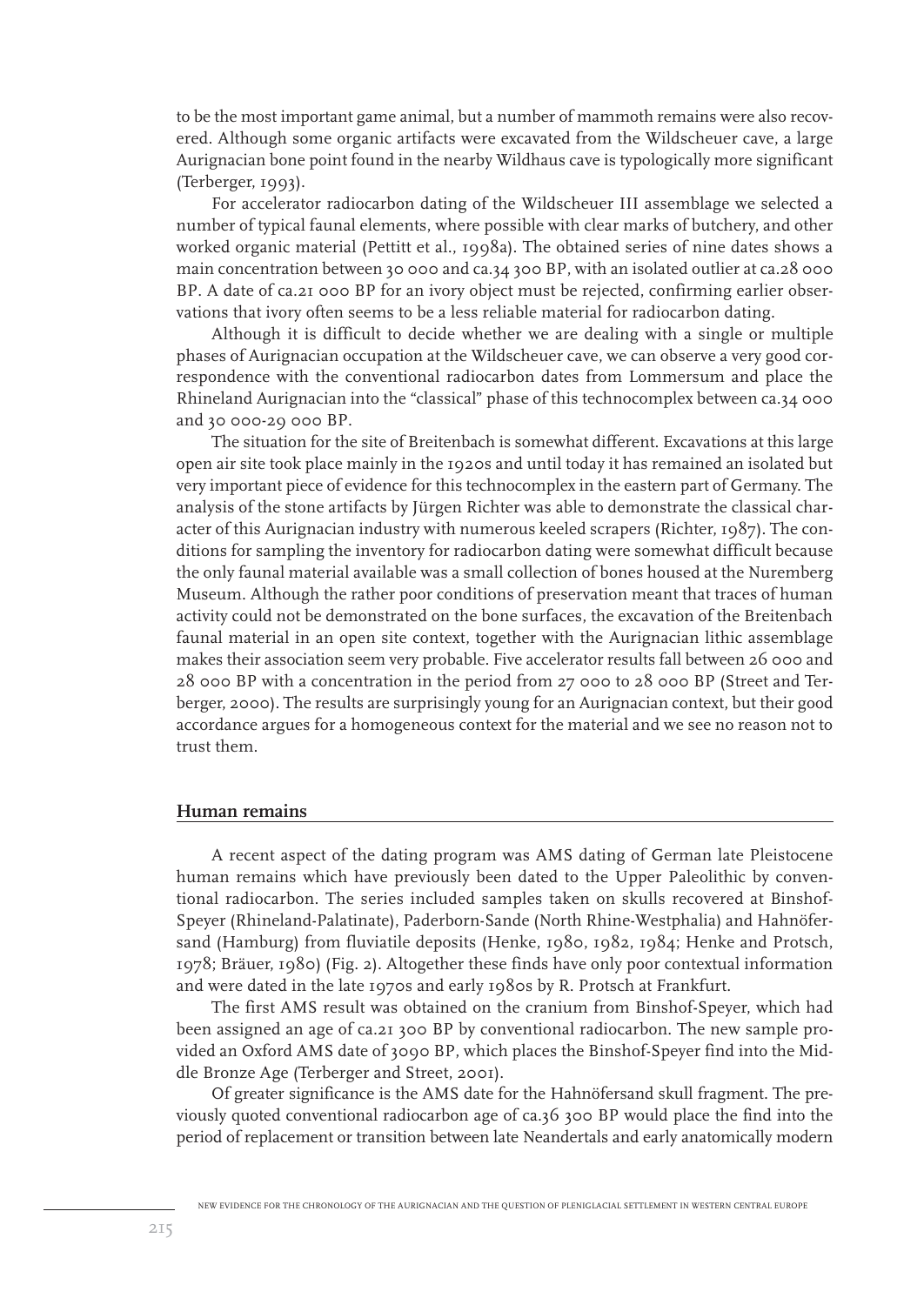humans and the specimen has been discussed against this background (Bräuer, 1980, 1982). Bräuer has argued that the specimen can be identified as a modern human, but with some features reminiscent of Neandertals, and suggested that the Hahnöfersand hominid might represent possible evidence for hybridization due to coexistence and mixing of two different populations. The new sample gave an Oxford AMS date of 7500 BP, placing the Hahnöfersand human firmly into a Mesolithic context (Terberger et al., 2001). With hindsight, this indeed seems to be a much more plausible habitus for the skull, found on the surface at a dredging-site next to the river Elbe, and numerous northern European parallels for contemporary human remains can be cited (Lübke, 1993; Terberger, 1998a).

The discrepancy between conventional and AMS dating is even more disturbing in the



FIG. 2 – Location of finds of *Homo sapiens* discussed in the text. Diamond = supposedly early anatomically modern human, conventionally <sup>14</sup>C dated by the Frankfurt laboratory and now shown by AMS dating to be much more recent (1. Hahnöfersand; 2. Paderborn-Sande; 3. Binshof-Speyer). Square = other supposedly early anatomically modern human, conventionally 14C dated by the Frankfurt laboratory (4. Kelsterbach). Triangle = supposedly early anatomically modern human, previously undated and now shown by AMS dating to be much more recent (5. Emsdetten). Wedge = Late Pleistocene human remains not yet directly dated (6. Vogelherd - Stetten).

case of the Paderborn-Sande calvarium (Henke, 1984; Henke and Protsch, 1978). Protsch had obtained a radiocarbon date of 27 400±600 BP (Fra-15) for the specimen, suggesting that this find was also one of the few Upper Paleolithic hominid remains older than 20 000 BP. The new Oxford AMS result of 238±239 BP (OxA-9879) now overturns this interpretation.

A further calvarium recovered from fluviatile deposits at Emsdetten (also North Rhine-Westphalia) had not been previously directly dated, but was also believed, on contextual grounds, to be of Pleistocene age. The ORAU result on this specimen of  $2460\pm37$  BP (OxA-10048) places the specimen firmly within the first millennium BC and warns that, in the absence of unquestionable contextual security, the dating of human fossils on their anthropological-morphological features is most unreliable.

The Oxford AMS results for human remains lead to the following conclusions:

a) The Hahnöfersand fossil is no longer of relevance for the discussion of the emergence of early anatomically modern humans;

b) The conventional 14C dates for human remains from Binshof-Speyer, Paderborn-Sande and Hahnöfersand obtained by R. Protsch at Frankfurt in the years around 1980 consistently demonstrate systematic errors. This probably means that the Pleistocene age of the Kelsterbach human skull, also dated at this period by Protsch to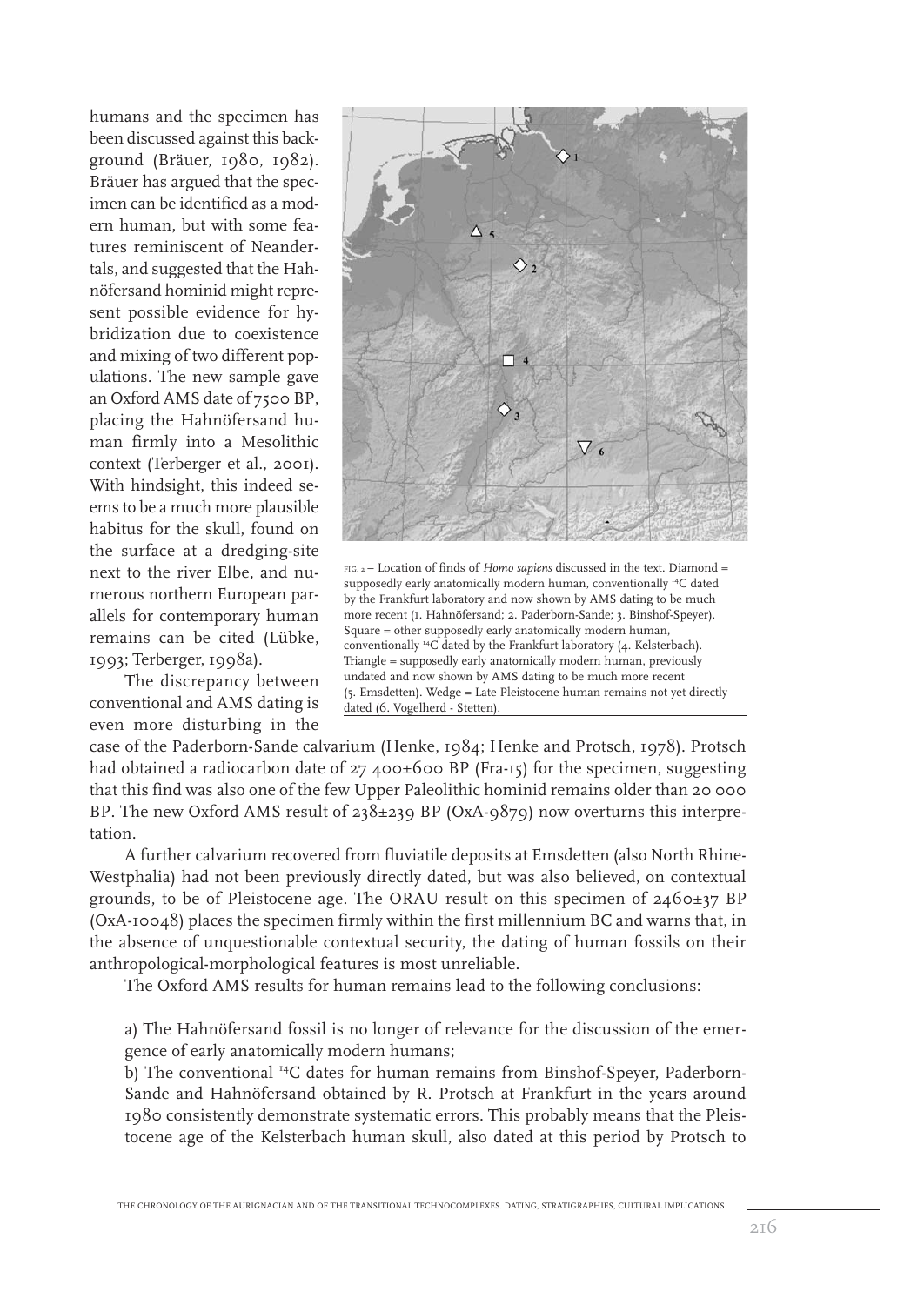ca.32 000 BP, but unavailable for the present study, should equally be rejected until this can be independently confirmed.

c) The only German human remains reliably dated to the early Upper Paleolithic period are the well known finds from Vogelherd cave in the Swabian Alb (Churchill and Smith, 2000a, 2000b).

#### **Overview of Aurignacian chronology in western Central Europe/Germany**

The last few years have seen a confusing debate on the beginnings of the Aurignacian and its relationship to "transitional" industries such as the Châtelperronian (Clark and Willermet, 1997; Orschiedt and Weniger, 2000; Zilhão, 2000; Zilhão and d'Errico, 2000). New evidence for the mechanisms of this change cannot be presented here, but perhaps very relevant to the debate is the fact that in southern Germany there are already clear indications for the very early presence of lithic industries of fully Aurignacian type by around 38 000 BP. The sites of Geissenklösterle and Keilberg-Kirche have both provided quite consistent series of <sup>14</sup>C dates of this age (Hahn, 1995; Uthmeier, 1996) and, although the identification of the makers of this very early Aurignacian with anatomically modern humans is not yet proven by associated finds of human fossils, this seems the most probable interpretation.

Also in southern Germany, the "classical" phase of the Aurignacian is represented by a number of sites, such as Vogelherd, Geissenklösterle, Hohlenstein-Stadel and Hohle Fels, and the lithic assemblage is now regularly associated with worked organic material, objects of jewellery and artwork such as the famous ivory sculptures. This phase appears to begin ca.35 000 BP and its connection with modern humans is now demonstrated at Vogelherd (Churchill and Smith, 2000a). The Aurignacian in the Rhineland can also be dated to this period.



 $FIG.$ <sub>3</sub> – Uncalibrated <sup>14</sup>C dates for sites discussed in the text.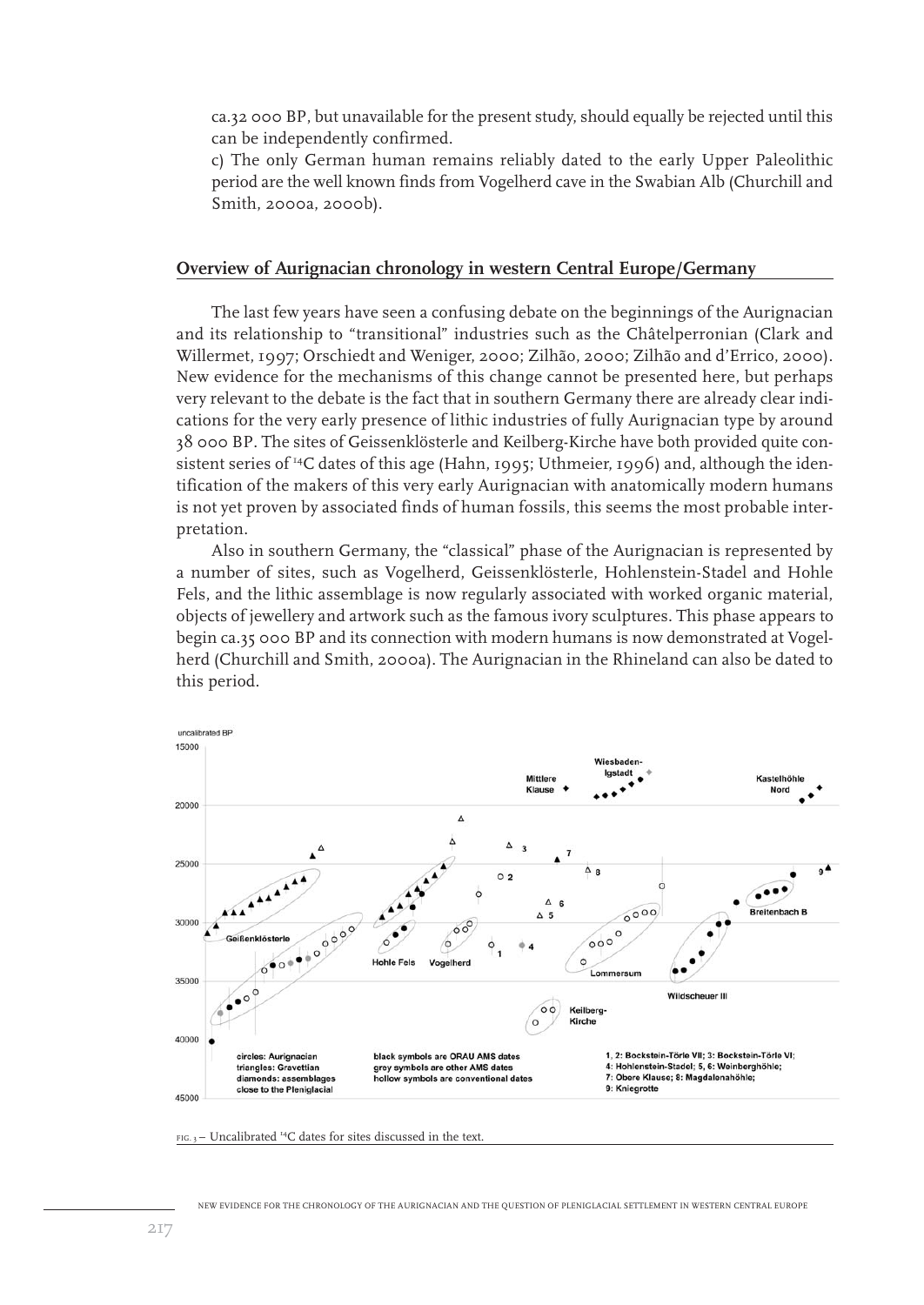The evidence for the question of the latest Aurignacian survival and for the timing of the beginning of the Gravettian is less clear. AMS dates for southern Germany suggest that here the Gravettian already begins at around 30 000 BP (Hahn, 1995). The ORAU dating results for the Wildscheuer III complex suggest that Aurignacian occupation ends here at about this time, while the dates for Lommersum suggest ca.29 000 BP as the youngest evidence for the Aurignacian technocomplex.

By contrast, at the site of Breitenbach B a consistent series of dates argues for a continuation of the Aurignacian in eastern German Saxony-Anhalt until ca.27 000 BP, a time when the Gravettian had been present in southern Germany for several millennia. Two different models might explain these results:

a) The Breitenbach dates are reliable and indeed demonstrate a late regional persistence of Aurignacian lithic technology and typology (and population?) for at least 2000 years after its disappearance further to the south and west.



b) The dates must be regarded as unreliable for reasons unknown at present.

In our view more evidence is necessary in order to arrive at a reliable decision. It is possible that Gravettian assemblages appeared at different times and driven by different mechanisms in the various regions under consideration. Possibly there was indeed a prolonged period of transition, leading to a kind of patchwork effect permitting the survival of different regional traditions for some time. While we admit this possibility until perhaps as late as 27 000 BP in the case of Breitenbach, we see no reliable dating evidence for still later survival of the Aurignacian beyond this period and cannot accept the concept of a continuation of the central European Aurignacian until ca.20 000 BP (see below).

Calibration of 14C results with the program CalPal (Jöris and Weninger, 1999, 2000) demonstrates that whereas the main evidence for the emergence of the Gravettian lies in GISP2 Isotope Stages 8 to 6, the Breitenbach dates would place this Aurignacian site as late as the cold period following Isotope Stage 5 (Figs. 3-4).

## **Lithic industries with "Aurignacian" elements dated to the period around the Pleniglacial**

Four years ago, Wiesbaden-Igstadt was presented at the UISPP conference as a possible new Rhineland Aurignacian site. At that meeting, inconsistencies between the lithic typological evidence and the absolute dating of the site already raised some doubt on the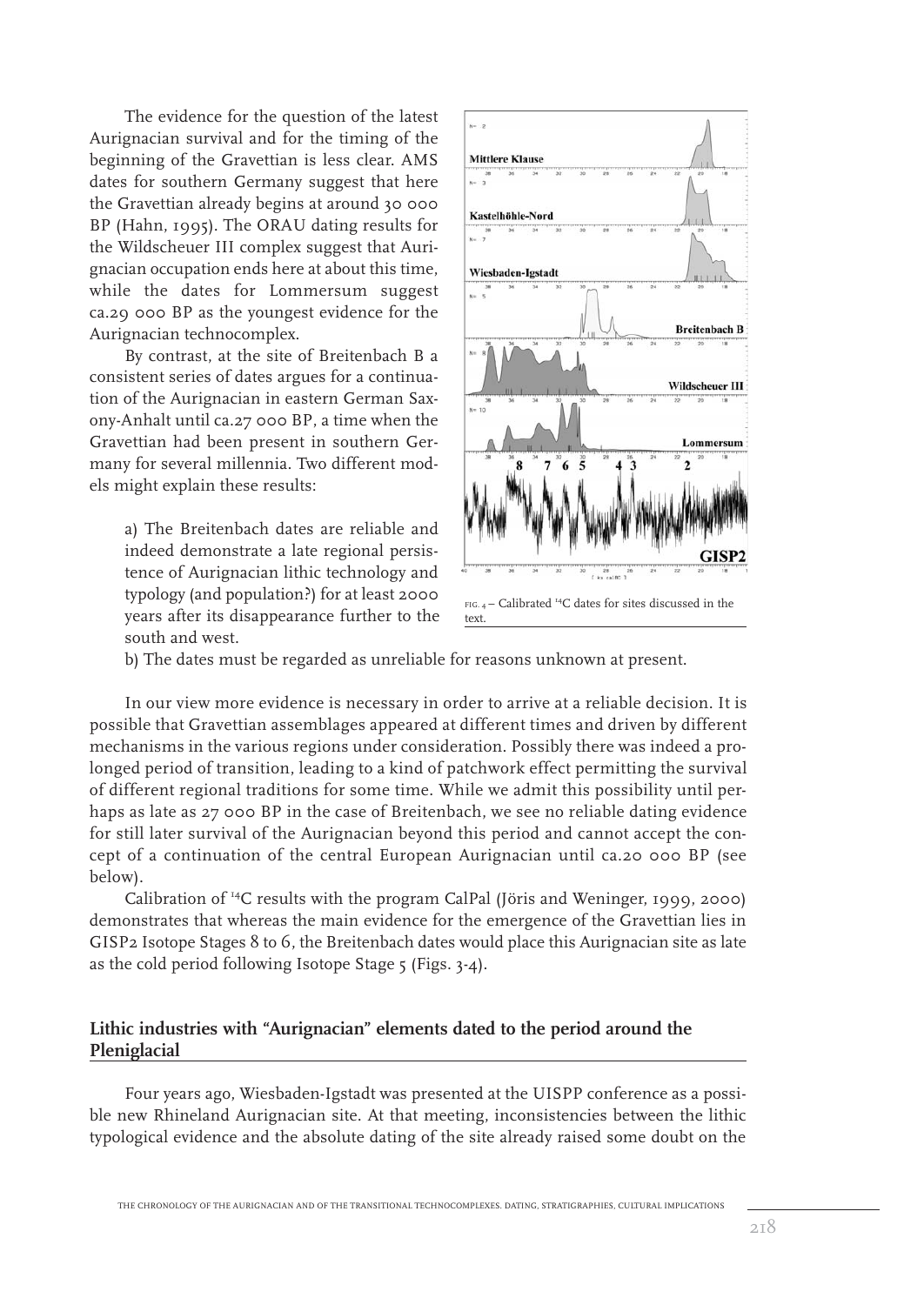attribution of Wiesbaden-Igstadt to the Aurignacian. Work has been continued and thanks to the cooperation with the Oxford laboratory we now have a reliable basis for dating the site to ca.18 700 BP (Pettitt et al., 1998b). An important consequence of this is that western Central Europe can no longer be considered as a periglacial desert, without human presence for thousands of years, during the whole of the pleniglacial period *sensu lato* (Street and Terberger, 1999; Terberger, 1998a).

Clearly, the evidence of a single site might be seen as inadequate grounds for drawing such a wide ranging conclusion and further evidence for pleniglacial settlement has been actively sought over the past few years. New and relevant results have been obtained for the Kastelhöhle-Nord in cooperation with J. Sedlmeier. The Kastelhöhle-Nord cave is situated in the Kaltbrunnen valley in the northern Swiss Jura (Le Tensorer and Sedlmeier, 1993). The middle find horizon, with only a small number of finds, was identified in the 1950s below a late Magdalenian layer and has been discussed since that time as possible evidence for a Badegoulian presence in Switzerland (Höneisen et al., 1993), although it has never been possible to substantiate this hypothesis by absolute dating. J. Sedlmeier was recently able to locate faunal remains in the museum collection documented as originating from the relevant horizon and with clear evidence of human modification. AMS results for three samples now confirm the pleniglacial context indicated by the artifact assemblage (Street and Terberger, 2002). With a mean age of ca.19 200 BP the dates are indeed somewhat older than those for Wiesbaden-Igstadt.

Together with a new AMS result for the human burial from the Mittlere Klause in Bavaria (Narr, 1977; Protsch and Glowatzki, 1974) we thus have an expanded database to suggest that western central Europe saw a first phase of human incursion at the period around 19 000 BP, very soon after the coldest part of the upper Pleniglacial. Setting the calibrated dates against the isotopic record makes it probable that human presence may have been made possible by slightly more favorable conditions following upon Isotope Stage 2.

The lithic assemblages from Kastelhöhle-Nord (middle horizon) and Wiesbaden-Igstadt find their best parallels in the French Badegoulian. Nevertheless, the absolute dating of the Badegoulian in western Europe is somewhat younger than the new central European dates presented here and an eastward expansion of the Badegoulian into Switzerland and the Rhineland from France seems unlikely against this background. By contrast, the site of Grubgraben in lower Austria clearly already demonstrates human presence between ca.20 000 and 16 000 BP and some elements of the lithic assemblage here have much in common with the Badegoulian of western Europe. The young radiocarbon dates for the "Aurignacian" at nearby Langmannersdorf (Hahn, 1977) might suggest this site should also be reconsidered in this light.

The chronological sequence may therefore suggest that the development of the Badegoulian in France ca.18 400 BP was in fact influenced, if not indeed initiated by influences from the east transmitted by human movement through western central Europe, as demonstrated at sites such as Wiesbaden-Igstadt and Kastelhöhle-Nord (Street and Terberger, in press; Terberger, 2001).

We propose that the possibility of contacts between eastern central Europe and western Europe has hitherto been underestimated for the period between the end of the classic "pan-European" Gravettian and the eastward expansion of Upper Magdalenian assemblages of ultimately Franco-Cantabrian origin (e.g. Housley et al., 1997). At a time of ongoing European unification it might be encouraging to think that contacts between east and west have, in fact, been established in the past whenever this was possible.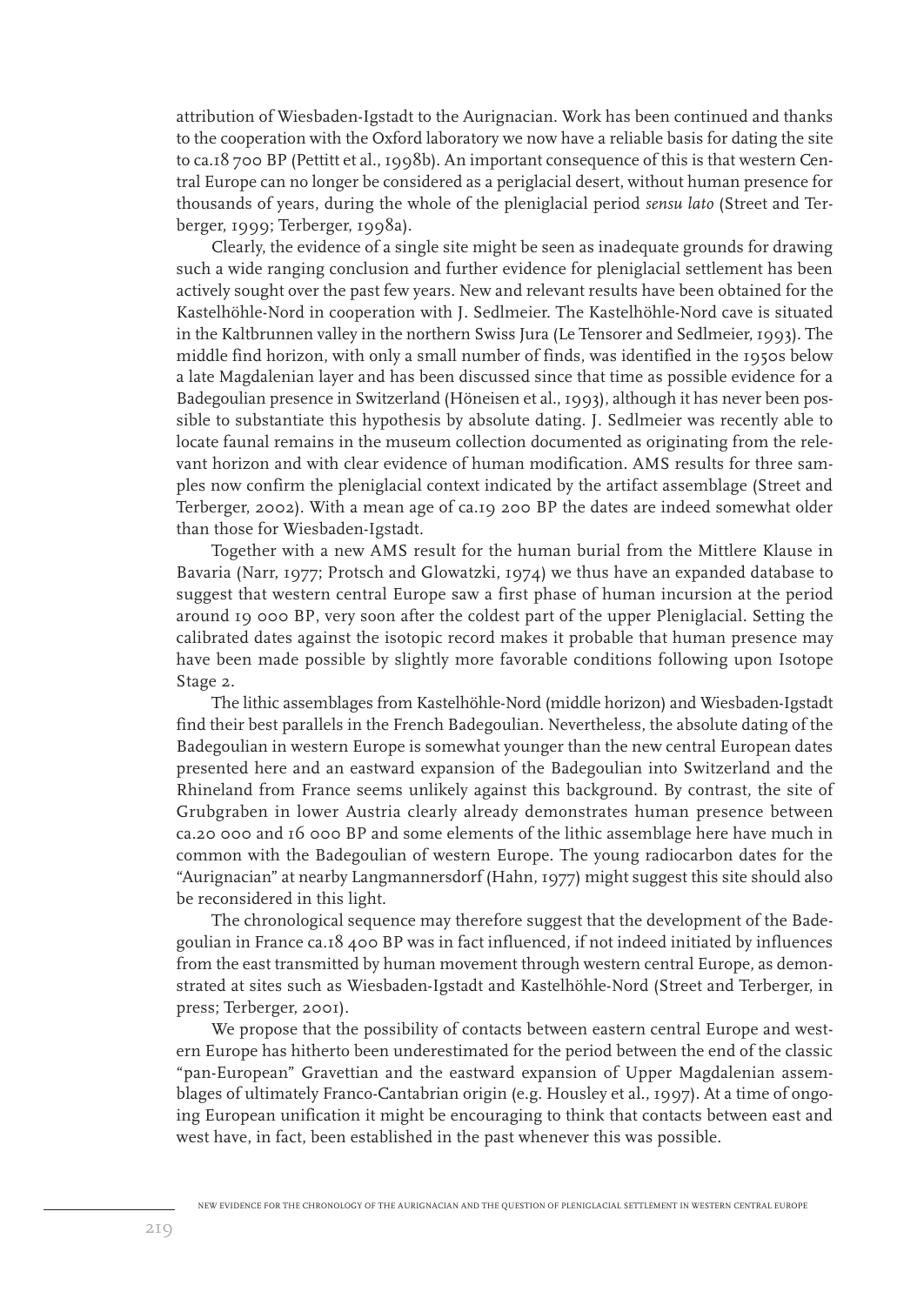#### **Acknowledgments**

We would here like to thank Robert Hedges, Tom Higham and Paul Pettitt for the fruitful collaboration with the Oxford Radiocarbon Accelerator Unit which made this project possible.

#### **REFERENCES**

- BRÄUER, G. (1980) Die morphologischen Affinitäten des jungpleistozänen Stirnbeins aus dem Elbmündungsgebiet bei Hahnöfersand. *Zeitschrift für Morphologie und Anthropologie*. Stuttgart. 71, p. 1-42.
- BRÄUER, G. (1992) Africa's place in the evolution of Homo sapiens. In BRÄUER, G.; SMITH, F. H., eds. *Continuity or Replacement. Controversies in Homo sapiens evolution*. Rotterdam: Balkema, p. 83-98.
- CHURCHILL, S. E.; SMITH, F. H. (2000a) A modern human humerus from the early Aurignacian of Vogelherdhöhle (Stetten, Germany). *American Journal of Physical Anthropology*. New York. 112:2, p. 251-273.
- CHURCHILL, S. E.; SMITH, F. H. (2000b) Makers of the early Aurignacian of Europe. *Yearbook of Physical Anthropology*. New York. 43, p. 61-115.
- CLARK, G. A.; WILLERMET, C. M., eds. (1997) *Conceptual issues in modern human origins research*. New York: Aldine de Gruyter.
- HAHN, J. (1977) *Aurignacien. Das ältere Jungpaläolithikum in Mittel- und Osteuropa*. (Fundamenta A 9). Köln-Wien: Böhlau.
- HAHN, J. (1989) *Genese und Funktion einer jungpaläolithischen Freilandstation: Lommersum im Rheinland*. Köln-Bonn: Rheinische Ausgrabungen, 29.
- HAHN, J. (1995) Neue Beschleuniger-14C-Daten zum Jungpaläolithikum in Südwestdeutschland. *Eiszeitalter und Gegenwart*. Hannover. 45, p. 86-92.
- HENKE, W. (1980) Das Calvarium von Binshof (Speyer) im Vergeleich mit anderen Jungpaläolithikern. *Zeitschrift für Morphologie und Anthropologie*. Stuttgart. 70, p. 275-294.
- HENKE, W. (1982) Der Jungpaläolithiker von Binshof bei Speyer eine vergleichend-biometrische Studie. *Mainzer Naturwissenschaftliches Archiv*. Mainz. 20, p. 147-175.
- HENKE, W. (1984) Der jungpaläolithische Schädel von Paderborn-Sande. Morphologische und röntgenologische Befunde. *Ausgrabungen und Funde in Westfalen-Lippe*. Münster. 1, p. 1-20.
- HENKE, W.; PROTSCH, R. R. R. (1978) Die Paderborner Calvaria ein diluvialer Homo sapiens. *Anthropologischer Anzeiger*. Stuttgart. 36, p. 85-108.
- HENKE, W.; ROTHE, H. (1994) *Paläoanthropologie*. Berlin [etc.]: Springer.
- HÖNEISEN, M.; LEESCH, D.; LE TENSORER, J.-M. (1993) Das späte Jungpaläolithikum. In *Die Schweiz vom Paläolithikum bis zum frühen Mittelalter): SPM 1 - Paläolithikum und Mesolithikum*. Basel: Verlag SGUF, p. 153-164.
- HOUSLEY, R. A.; GAMBLE, C. S.; STREET, M.; PETTITT, P. (1997) Radiocarbon evidence for the Lateglacial human recolonisation of Northern Europe. *Proceedings of the Prehistoric Society*. London. 63, p. 25-54.
- JÖRIS, O.; WENINGER, B. (1999) Calendric age conversion of glacial radiocarbon data at the transition from the Middle to Upper Palaeolithic in Europe. *Bulletin de la Société Préhistorique Luxembourgeoise*. Louxembourg. 18, p. 43-55.
- JÖRIS, O.; WENINGER, B. (2000) Approaching the calendric age-dimension at the transition from the Middle to Upper Palaeolithic in Europe. In ORSCHIEDT, J.; WENIGER, G.-C., eds. - *Neanderthals and Modern Humans - Discussing the transition: Central and Eastern Europe from 50,000 - 30,000 B.P*. Mettmann: Neanderthal Museum. (Wissenschaftliche Schriften des Neanderthal Museums; 2), p. 13-19.
- LE TENSORER, J.-M.; SEDLMEIER, J. (1993) Kastelhöhle. In *Die Schweiz vom Paläolithikum bis zum frühen Mittelalter): SPM 1 - Paläolithikum und Mesolithikum*. Basel: Verlag SGUF, p. 263.
- LÜBKE, H. (1993) Eine jungpaläolithische Geschoßspitze und mesolithische Geweihgeräte aus dem Elbtal bei Hamburg-Billwerder. *Hammaburg*. Neumünster. Neue Folge. 10, p. 71-81.